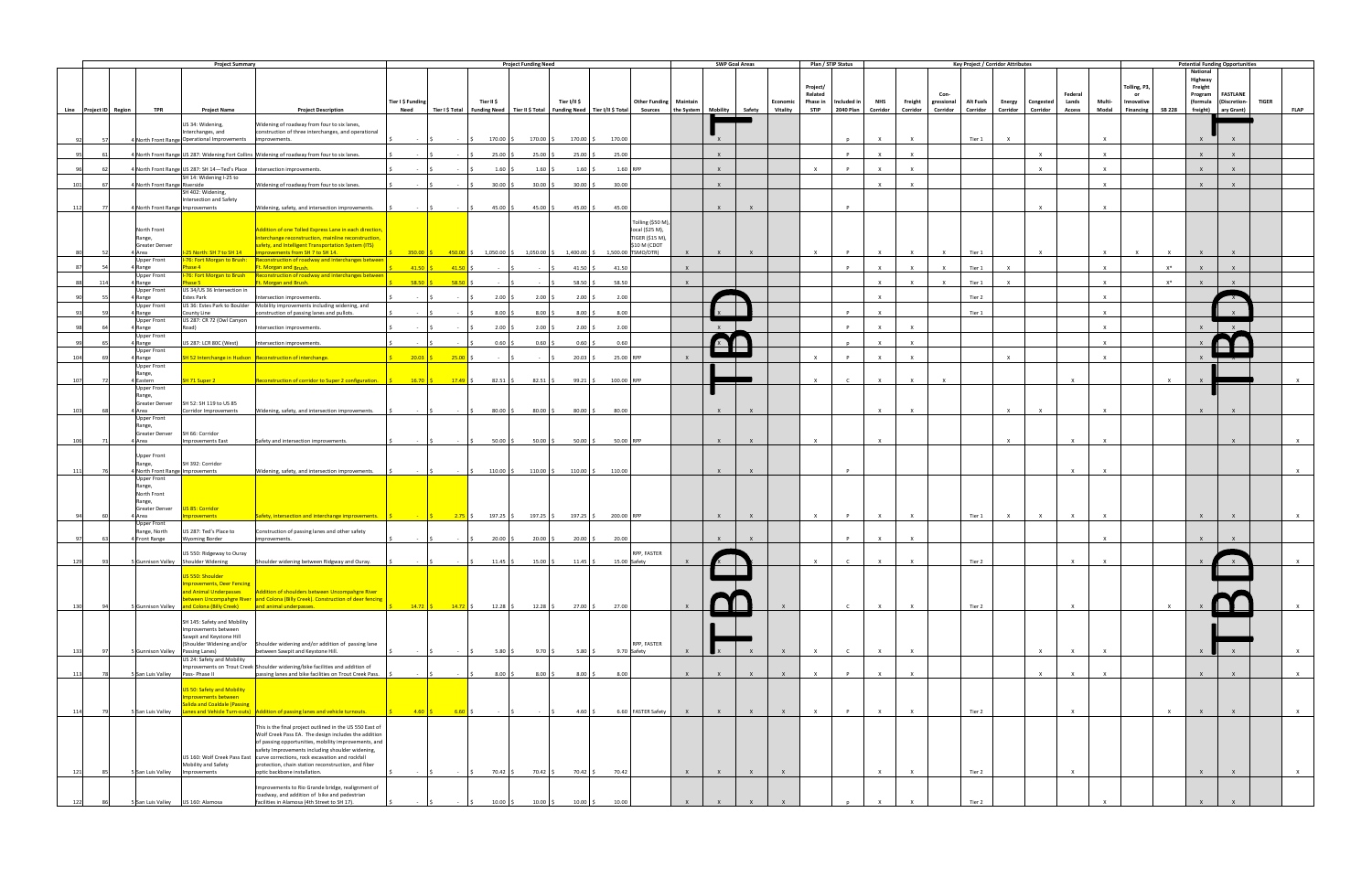|     |                  |                        |                                        | <b>Project Summary</b>                                                                               |                                                                                                                                                                                                                                                                                                                                                                                                                                                          |                                                                                                                         |                             | <b>Project Funding Need</b>                                                           |                        |           |                               |                         | <b>SWP Goal Areas</b>              |              |                             | Plan / STIP Status              |                               |                          |                              |                        | Key Project / Corridor Attributes |                   |                  |                                   |                 |                                                      |               |                                       | <b>Potential Funding Opportunities</b>                           |                              |
|-----|------------------|------------------------|----------------------------------------|------------------------------------------------------------------------------------------------------|----------------------------------------------------------------------------------------------------------------------------------------------------------------------------------------------------------------------------------------------------------------------------------------------------------------------------------------------------------------------------------------------------------------------------------------------------------|-------------------------------------------------------------------------------------------------------------------------|-----------------------------|---------------------------------------------------------------------------------------|------------------------|-----------|-------------------------------|-------------------------|------------------------------------|--------------|-----------------------------|---------------------------------|-------------------------------|--------------------------|------------------------------|------------------------|-----------------------------------|-------------------|------------------|-----------------------------------|-----------------|------------------------------------------------------|---------------|---------------------------------------|------------------------------------------------------------------|------------------------------|
|     |                  | Line Project ID Region | <b>TPR</b>                             | <b>Project Name</b><br>S 285: Safety and Mobility<br>nprovements between<br>enter to Saguache (Widen | <b>Project Description</b>                                                                                                                                                                                                                                                                                                                                                                                                                               | Tier I \$ Funding<br><b>Need</b>                                                                                        | Tier II \$                  | Tier I \$ Total   Funding Need   Tier II \$ Total   Funding Need   Tier I/II \$ Total | Tier I/II \$           |           | <b>Other Funding Maintain</b> |                         | Sources the System Mobility Safety |              | Economic<br><b>Vitality</b> | Project/<br>Related<br>Phase in | Included in<br>STIP 2040 Plan | <b>NHS</b><br>Corridor   | Freight<br>Corridor          | gressional<br>Corridor | <b>Alt Fuels</b><br>Corridor      | Corridor Corridor | Energy Congested | Federal<br>Lands<br><b>Access</b> | Multi-<br>Modal | Tolling, P3,<br>or<br>Innovative<br><b>Financing</b> | <b>SB 228</b> | <b>National</b><br>Highway<br>Freight | Program FASTLANE<br>(formula (Discretion-<br>freight) ary Grant) | <b>TIGER</b><br><b>FLAP</b>  |
|     | 123<br>124       |                        | 5 San Luis Valley<br>5 San Luis Valley | US 285: Safety and Mobility<br>Improvements between<br>Buena Vista and Poncha<br>Lanes)              | houlder widening from Center to Saguache.<br>Addition of turn lanes/passing lanes between Buena<br>Springs (Turn Lanes/Passing Vista and Poncha Springs and addition of wildlife<br>fencing.                                                                                                                                                                                                                                                             | $7.00$ \$<br>$7.00$ \$<br>$\sim$ $\sim$ $\sim$                                                                          | $0.05$ \$                   | $5.00\%$                                                                              | $7.00$ \$<br>$0.05$ \$ | 7.00      | 5.00 FASTER Safety            |                         |                                    |              | $\mathsf{x}$                | $\times$<br>$\mathsf{x}$        | $\mathsf{P}$<br>$\mathsf{P}$  | $\mathsf{X}$<br>$\times$ | $\mathsf{X}$<br>$\mathsf{X}$ |                        | Tier 2                            |                   |                  | $\times$<br>$\mathsf{X}$          | $\mathsf{x}$    |                                                      | x             |                                       |                                                                  | $\mathsf{X}$<br>$\mathsf{X}$ |
| 131 |                  |                        |                                        | SH 17: Safety and Mobility<br>mprovements North of<br>5 San Luis Valley Mosca (Widen shoulders)      | Shoulder widening north of Mosca.                                                                                                                                                                                                                                                                                                                                                                                                                        |                                                                                                                         | $6.00\frac{5}{5}$           | $7.00$ \$                                                                             | $6.00\%$               |           | 7.00 RPP                      | $\mathsf{X}$            |                                    |              |                             |                                 |                               |                          | $\mathsf{x}$                 |                        |                                   |                   |                  | $\mathbf{x}$                      |                 |                                                      |               |                                       |                                                                  | $\times$                     |
|     | 115              |                        | 5 Southwest                            | US 160: Reconstruction and<br>MP <sub>8</sub>                                                        | Shoulder Widening MP 0 to Full depth reconstruction of the existing paved surface<br>and shoulder widening.                                                                                                                                                                                                                                                                                                                                              |                                                                                                                         | $16.00$ \$                  | $16.00$ \$                                                                            | $16.00$ \$             | 16.00     |                               | $\mathsf{X}$            |                                    | $\mathsf{x}$ |                             | $\times$                        |                               |                          | $\mathsf{X}$                 |                        | Tier 2                            | $\mathsf{X}$      |                  | $\mathsf{x}$                      |                 |                                                      |               | $\mathsf{x}$                          |                                                                  | $\times$                     |
|     | 116              |                        | 5 Southwest                            | US 160: Towaoc Passing<br>Lanes                                                                      | Addition of passing lanes and vehicle turnouts. $\frac{1}{5}$ 9.10 $\frac{1}{5}$ 9.10 $\frac{1}{5}$                                                                                                                                                                                                                                                                                                                                                      |                                                                                                                         |                             |                                                                                       | $9.10$ \$              | 9.10      |                               | $\mathsf{X}$            | $\mathbf{x}$                       | $\mathbf{x}$ |                             | $\mathbf{x}$                    |                               | $\mathbf{x}$             | $\times$                     |                        | Tier 2                            | $\mathsf{x}$      | $\mathsf{X}$     | $\times$                          |                 |                                                      | $\times$      | $\mathbf{x}$                          | $\mathbf{x}$                                                     | $\mathbf{x}$                 |
|     | 117<br>- 82      |                        | 5 Southwest                            |                                                                                                      | US 160: Wildlife Mitigation   Wildlife mitigation from Mancos to Pagosa Springs.                                                                                                                                                                                                                                                                                                                                                                         |                                                                                                                         | $10.00$ \$                  | $10.00$ \$                                                                            | $10.00$ \$             | 10.00     |                               | $\mathsf{x}$            |                                    |              |                             |                                 |                               |                          | $\mathbf{x}$                 |                        | Tier 2                            | $\mathbf{x}$      |                  | $\mathbf{x}$                      |                 |                                                      |               | $\mathsf{x}$                          |                                                                  |                              |
|     | 118<br>138       |                        | 5 Southwest                            | US 160: Elmore's East                                                                                | Completion of improvements consistent with the EIS<br>and ROD, which includes widening, access<br>improvements, and wildlife mitigation.                                                                                                                                                                                                                                                                                                                 |                                                                                                                         |                             | $16.00\frac{1}{5}$                                                                    | $21.50$ \$             | 21.50     |                               | $\mathsf{X}$            | $\mathbf{x}$                       | $\mathsf{X}$ | $\mathsf{x}$                |                                 | $\mathsf{C}$                  | $\mathsf{X}$             | $\mathsf{X}$                 |                        | Tier 2                            | $\mathsf{x}$      |                  |                                   | $\mathsf{x}$    |                                                      | $\mathsf{X}$  | $\mathbf{x}$                          | $\mathsf{X}$                                                     | $\mathsf{X}$                 |
|     | 119              |                        | 5 Southwest                            | US 160: Dry Creek Passing<br>and Mobility Improvements and access consolidation.                     | Addition of passing opportunities and mobility<br>improvements including an intersection relocation at<br>CR 223. The project also includes shoulder widening                                                                                                                                                                                                                                                                                            | $\sim$ $\sim$ $\sim$                                                                                                    | $21.50\%$<br>IS.            | $21.50$ \$                                                                            | $21.50\%$              | 21.50     |                               | $\mathbf{x}$            |                                    |              |                             |                                 |                               |                          | $\mathbf{x}$                 |                        | Tier 2                            |                   |                  | $\mathsf{x}$                      |                 |                                                      |               | $\mathsf{x}$                          |                                                                  |                              |
|     | 120<br>84        |                        | 5 Southwest                            | US 160: Pagosa<br>Reconstruction and Multi-<br>Modal Improvements                                    | Reconstruction to correct wheel rutting and addition<br>of pedestrian facilities for safety.                                                                                                                                                                                                                                                                                                                                                             |                                                                                                                         | $22.00$ \$                  | $22.00$ \$                                                                            | $22.00$ \$             | 22.00     |                               | $\mathbf{x}$            |                                    |              |                             |                                 | $\mathsf{C}$                  | $\mathbf{x}$             | $\mathsf{x}$                 |                        | Tier 2                            | $\mathsf{X}$      | $\mathsf{X}$     | $\mathsf{X}$                      |                 |                                                      |               |                                       |                                                                  |                              |
|     | 125              |                        | 5 Southwest                            | US 550 South: Sunnyside                                                                              | Major reconstruction requiring widening to a four lane<br>roadway, including earthwork, drainage, irrigation,<br>utilities, HMA paving, pedestrian bridge, sound wall,<br>small and large mammal crossings.                                                                                                                                                                                                                                              | $26.60$ \$<br>$26.60$ \$                                                                                                | $\sim$ $\sim$ $\sim$        | <b>Contract</b>                                                                       | $26.60$ \$             | 26.60     |                               | $\mathsf{X}$            |                                    |              |                             | $\mathbf{x}$                    |                               | $\mathsf{X}$             | $\mathsf{x}$                 |                        | Tier 2                            | $\mathsf{X}$      | $\mathsf{X}$     | $\mathsf{X}$                      | $\mathsf{X}$    | $\mathbf{x}$                                         | $\mathsf{X}$  |                                       |                                                                  |                              |
|     | 126              |                        | 5 Southwest                            | US 550 South: Gap                                                                                    | Reconstruction to four lanes, including drainage,<br>utilities, large and small mammal crossings, and<br>intersection improvements.                                                                                                                                                                                                                                                                                                                      | $27.30$ \$<br>$30.00$ \$                                                                                                | $ \sqrt{5}$                 |                                                                                       | $27.30$ \$             | 30.00 RPP |                               |                         |                                    |              |                             | $\times$                        | $\mathsf{P}$                  | $\times$                 | $\mathsf{X}$                 |                        | Tier 2                            | $\mathsf{X}$      | $\mathsf{x}$     | $\mathsf{X}$                      | $\mathsf{x}$    | $\times$                                             | $\mathsf{X}$  |                                       |                                                                  |                              |
|     | 127              |                        | 5 Southwest                            | US 550/US 160 Connection additional 2 lanes.                                                         | Completion of the connection of US 550 to US 160 at<br>the Grandview Interchange. Phase 1 (\$71 M) provides<br>2 lane configuration. Phase 2 (\$20 M) provides for                                                                                                                                                                                                                                                                                       |                                                                                                                         |                             | $20.00$ \$                                                                            | $90.00$ \$             | 91.00 RPP |                               | $\mathsf{X}$            |                                    |              |                             | $\times$                        | $\mathsf{P}$                  | $\times$                 | $\mathsf{X}$                 |                        | Tier 2                            | $\mathsf{X}$      | $\mathsf{X}$     | $\mathsf{X}$                      | $\mathsf{x}$    | $\times$                                             | $\mathsf{X}$  |                                       |                                                                  |                              |
|     | 128              |                        | 5 Southwest                            |                                                                                                      | Purchase ROW required for US160-CR302, complete<br>JS 550/US 160 Connection - the final design for the connection and prepare the<br><b>Finalize Pre-Construction Project for advertisement.</b>                                                                                                                                                                                                                                                         | 5 10.50 S 10.50 S 5                                                                                                     |                             | $-15$                                                                                 | $10.50\%$              | 10.50     |                               | $\mathsf{X}$            | $\mathbf{x}$                       | $\mathsf{X}$ | $\mathbf{x}$                | $\mathsf{x}$                    | $\mathsf{P}$                  | $\mathsf{X}$             | $\mathsf{X}$                 |                        | Tier 2                            | $\mathsf{X}$      | $\mathsf{X}$     | $\mathbf{x}$                      | $\mathsf{X}$    |                                                      | $\times$      | $\mathsf{x}$                          | $\mathsf{x}$                                                     | $\mathsf{x}$                 |
|     |                  |                        | 5 Southwest                            | SH 140: New Mexico State<br>Line to Hesperus                                                         | Widen shoulders and rehab/reconstruct three bridges.<br>TOTAL - HIGHWAY                                                                                                                                                                                                                                                                                                                                                                                  | $\begin{vmatrix} 5 & 2.549.10 & 5 & 3.140.53 & 5 & 6.617.09 & 5 & 6.667.99 & 5 & 9.166.19 & 5 & 9.808.52 \end{vmatrix}$ | $10.00$ \$                  | $10.00$ \$                                                                            | $10.00$ \$             | 10.00     |                               |                         |                                    |              |                             |                                 |                               |                          |                              |                        |                                   |                   |                  |                                   |                 |                                                      |               |                                       |                                                                  |                              |
|     |                  |                        |                                        |                                                                                                      |                                                                                                                                                                                                                                                                                                                                                                                                                                                          |                                                                                                                         |                             |                                                                                       |                        |           |                               | <b>Transit Projects</b> |                                    |              |                             |                                 |                               |                          |                              |                        |                                   |                   |                  |                                   |                 |                                                      |               |                                       |                                                                  |                              |
|     | 134<br>T1        |                        | Greater Denver<br>1 Area               | Castle Rock Park-n-Ride                                                                              | CDOT contribution to construction of Park-n-Ride in<br>Castle Rock.                                                                                                                                                                                                                                                                                                                                                                                      | $10.00 \tbinom{1}{5}$ $10.00 \tbinom{5}{7}$                                                                             | $ \sqrt{5}$                 | $-5$                                                                                  | $10.00\frac{1}{5}$     | 10.00     |                               |                         |                                    |              |                             |                                 |                               | N/A                      | N/A                          | N/A                    | N/A                               | N/A               | N/A              | N/A                               |                 |                                                      |               | N/A                                   | N/A                                                              | N/A                          |
| 135 |                  |                        | Greater Denver<br>1 Area               | Denver Tech Center Park-n-                                                                           | CDOT contribution to construction of Park-n-<br>daho Springs Park-n-Ride Ride/Structure in Idaho Springs.                                                                                                                                                                                                                                                                                                                                                | $20.00 \t\t \t\t\sqrt{20.00} \t\t\t\t\t\sqrt{20.00}$                                                                    | $\sim$ $\sim$ $\sim$ $\sim$ | $\sim$ $\sim$ $\sim$ $\sim$                                                           | $20.00$ \$             | 20.00     |                               |                         |                                    |              |                             |                                 |                               | N/A                      | N/A                          | N/A                    | N/A                               | N/A               | N/A              | N/A                               |                 |                                                      |               | N/A                                   | N/A                                                              | N/A                          |
|     | 136<br>T3        |                        | Greater Denver<br>1 Area               |                                                                                                      |                                                                                                                                                                                                                                                                                                                                                                                                                                                          |                                                                                                                         | $ \sqrt{5}$                 | $\sim 100$<br>$\vert$ \$                                                              | $10.00$ \$             | 10.00     |                               |                         |                                    |              |                             |                                 |                               | N/A                      | N/A                          | N/A                    | N/A                               | N/A               | N/A              | N/A                               |                 |                                                      |               | N/A                                   | N/A                                                              | N/A                          |
| 137 |                  | T <sub>4</sub>         | Greater Denver<br>1 Area               | Castle Rock Park-n-Ride                                                                              |                                                                                                                                                                                                                                                                                                                                                                                                                                                          | $10.00 \tbinom{1}{5}$ $10.00 \tbinom{5}{1}$                                                                             | $\sim$ $\sim$ $\sim$        |                                                                                       | $10.00$ \$             | 10.00     |                               |                         |                                    |              |                             |                                 |                               | N/A                      | N/A                          | N/A                    | N/A                               | N/A               | N/A              | N/A                               |                 |                                                      |               | N/A                                   |                                                                  | N/A                          |
|     | 138              |                        | 2 Pikes Peak Area Relocation           | Voodmen Rd. Park-n-Ride                                                                              | Relocation of Woodman Rd. Park-n-Ride in Colorado                                                                                                                                                                                                                                                                                                                                                                                                        | $3.00$ $\vert \xi \vert$<br>$6.00$ \$                                                                                   |                             |                                                                                       | $3.00\%$               | 6.00      |                               |                         |                                    |              |                             |                                 |                               | N/A                      | N/A                          | N/A                    | N/A                               | N/A               | N/A              | N/A                               |                 |                                                      |               | N/A                                   |                                                                  | N/A                          |
| 139 |                  |                        | 2 Pikes Peak Area Park-n-Ride          | 25 Monument Interchange                                                                              | Add northbound Park-n-Ride to I-25 Slip Ramp<br>The existing park-n-ride accommodates approx. 240                                                                                                                                                                                                                                                                                                                                                        | $3.80$ $\sqrt{5}$<br>$3.80$ S                                                                                           | $-5$                        |                                                                                       | $3.80$ \$              | 3.80      |                               |                         |                                    |              |                             |                                 |                               | N/A                      | N/A                          | N/A                    | N/A                               | N/A               | N/A              | N/A                               |                 |                                                      |               | N/A                                   |                                                                  | N/A                          |
|     | 140<br><b>T7</b> |                        |                                        | 2 Pikes Peak Area Ride Expansion                                                                     | onument / SH 105 Park-n- cars. The project would expand the capacity by<br>another 100-120 spaces.                                                                                                                                                                                                                                                                                                                                                       | $1.20 \begin{array}{ c c c c c } \hline \text{S} & \text{I.20} \end{array}$ \$   \$                                     |                             | $\sim$ $\sim$ $\sim$ $\sim$                                                           | $1.20 \pm 5$           | 1.20      |                               |                         |                                    |              |                             |                                 |                               | N/A                      | N/A                          | N/A                    | N/A                               | N/A               | N/A              | N/A                               |                 |                                                      |               | N/A                                   |                                                                  | N/A                          |
| 141 | T <sub>8</sub>   |                        |                                        | 2 Pikes Peak Area and Reconstruction                                                                 | The existing park-n-ride accommodates approximately<br>100 cars. The project would expand parking to as<br>much as 200 spaces, improve access / egress for both<br>cars and buses, and leverage the site's potential for<br>additional connections with regional and intercity<br>buses. The project would also improve safety and<br>ejon Park-n-Ride Expansion security of the parking under this section of I-25 with<br>lighting and other measures. | $5.00 \begin{array}{ccc} \zeta & 5.00 \end{array}$ \$ = $\zeta$                                                         |                             | $ \sim$ $\sim$ $\sim$                                                                 | $5.00\frac{1}{5}$      | 5.00      |                               |                         |                                    |              |                             |                                 |                               | N/A                      | N/A                          | N/A                    | N/A                               | N/A               | N/A              | N/A                               |                 |                                                      |               | N/A                                   | N/A                                                              | N/A                          |
|     | 142              |                        | 2 Pueblo Area                          | <b>Pueblo Park-n-Ride</b>                                                                            | <b>Construction of a new Park-n-Ride in Pueblo.</b> $\frac{1}{5}$ 10.00 $\frac{2}{5}$ 10.00 $\frac{1}{5}$                                                                                                                                                                                                                                                                                                                                                |                                                                                                                         | $-5$                        |                                                                                       | $10.00$ \$             | 10.00     |                               |                         |                                    |              |                             |                                 |                               | N/A                      | N/A                          | N/A                    | N/A                               | N/A               | N/A              | N/A                               |                 |                                                      | $\mathsf{x}$  | N/A                                   | N/A                                                              | N/A                          |

|     | <b>Greater Denver</b> |                                   | <b>CDOT</b> contribution to construction of Park-n-Ride in                                        |                   |            |                 |              |            |            |            |       |  |  |  |     |     |     |     |  |
|-----|-----------------------|-----------------------------------|---------------------------------------------------------------------------------------------------|-------------------|------------|-----------------|--------------|------------|------------|------------|-------|--|--|--|-----|-----|-----|-----|--|
| 134 | 1 Area                | Castle Rock Park-n-Ride           | Castle Rock.                                                                                      | $10.00$ $\mid$ \$ | $10.00$ \$ | <b>Contract</b> | l \$         | $\sim$     | IS.        | $10.00$ \$ | 10.00 |  |  |  | N/A | N/A | N/A | N/A |  |
|     | <b>Greater Denver</b> |                                   | CDOT contribution to construction of Park-n-                                                      |                   |            |                 |              |            |            |            |       |  |  |  |     |     |     |     |  |
| 135 | 1 Area                | <b>Idaho Springs Park-n-Ride</b>  | Ride/Structure in Idaho Springs.                                                                  | $20.00$ $\mid$ \$ | $20.00$ \$ | <b>Service</b>  | <sub>S</sub> | $\sim$     |            | $20.00$ \$ | 20.00 |  |  |  | N/A | N/A | N/A | N/A |  |
|     |                       |                                   |                                                                                                   |                   |            |                 |              |            |            |            |       |  |  |  |     |     |     |     |  |
|     | Greater Denver        | <b>Jenver Tech Center Park-n-</b> |                                                                                                   |                   |            |                 |              |            |            |            |       |  |  |  |     |     |     |     |  |
| 136 | 1 Area                |                                   |                                                                                                   | $10.00$ \$        | $10.00$ \$ | <b>Contract</b> | $\mathsf{S}$ | $\sim$     | IS.        | $10.00$ \$ | 10.00 |  |  |  | N/A | N/A | N/A | N/A |  |
|     |                       |                                   |                                                                                                   |                   |            |                 |              |            |            |            |       |  |  |  |     |     |     |     |  |
|     | <b>Greater Denver</b> |                                   |                                                                                                   |                   |            |                 |              |            |            |            |       |  |  |  |     |     |     |     |  |
| 137 | 1 Area                | <b>Castle Rock Park-n-Ride</b>    |                                                                                                   | $10.00$ $\mid$ \$ | $10.00$ \$ | <b>Service</b>  | $\mathsf{S}$ | $\sim$     | $\vert$ \$ | $10.00$ \$ | 10.00 |  |  |  | N/A | N/A | N/A | N/A |  |
|     |                       |                                   |                                                                                                   |                   |            |                 |              |            |            |            |       |  |  |  |     |     |     |     |  |
|     |                       |                                   |                                                                                                   |                   |            |                 |              |            |            |            |       |  |  |  |     |     |     |     |  |
|     |                       | Woodmen Rd. Park-n-Ride           | Relocation of Woodman Rd. Park-n-Ride in Colorado                                                 |                   |            |                 |              |            |            |            |       |  |  |  |     |     |     |     |  |
| 138 | 2 Pikes Peak Area     | elocation                         | Springs.                                                                                          | $3.00$ $\vert$ \$ | $6.00$ \$  | $\sim$ $-$      |              | $\sim$     |            | $3.00$ \$  | 6.00  |  |  |  | N/A | N/A | N/A | N/A |  |
|     |                       |                                   |                                                                                                   |                   |            |                 |              |            |            |            |       |  |  |  |     |     |     |     |  |
|     |                       | <b>I-25 Monument Interchange</b>  |                                                                                                   |                   |            |                 |              |            |            |            |       |  |  |  |     |     |     |     |  |
| 139 | 2 Pikes Peak Area     | ark-n-Ride                        | Add northbound Park-n-Ride to I-25 Slip Ramp<br>The existing park-n-ride accommodates approx. 240 | $3.80$ $\sqrt{5}$ | $3.80$ \$  | <b>Contract</b> | l \$         | $\sim$ $-$ | $\sim$     | $3.80$ \$  | 3.80  |  |  |  | N/A | N/A | N/A | N/A |  |
|     |                       |                                   | Monument / SH 105 Park-n- cars. The project would expand the capacity by                          |                   |            |                 |              |            |            |            |       |  |  |  |     |     |     |     |  |
| 140 | 2 Pikes Peak Area     | de Expansion                      | another 100-120 spaces.                                                                           | $1.20$ $\sqrt{5}$ | $1.20$ \$  | <b>Contract</b> | S.           | $\sim$     | $\vert$ s  | $1.20$ \$  | 1.20  |  |  |  | N/A | N/A | N/A | N/A |  |
|     |                       |                                   |                                                                                                   |                   |            |                 |              |            |            |            |       |  |  |  |     |     |     |     |  |
|     |                       |                                   | The existing park-n-ride accommodates approximately                                               |                   |            |                 |              |            |            |            |       |  |  |  |     |     |     |     |  |
|     |                       |                                   | 100 cars. The project would expand parking to as                                                  |                   |            |                 |              |            |            |            |       |  |  |  |     |     |     |     |  |
|     |                       |                                   | much as 200 spaces, improve access / egress for both                                              |                   |            |                 |              |            |            |            |       |  |  |  |     |     |     |     |  |
|     |                       |                                   | cars and buses, and leverage the site's potential for                                             |                   |            |                 |              |            |            |            |       |  |  |  |     |     |     |     |  |
|     |                       |                                   | additional connections with regional and intercity                                                |                   |            |                 |              |            |            |            |       |  |  |  |     |     |     |     |  |
|     |                       |                                   | buses. The project would also improve safety and                                                  |                   |            |                 |              |            |            |            |       |  |  |  |     |     |     |     |  |
|     |                       |                                   | Tejon Park-n-Ride Expansion   security of the parking under this section of I-25 with             |                   |            |                 |              |            |            |            |       |  |  |  |     |     |     |     |  |
| 141 | 2 Pikes Peak Area     | nd Reconstruction                 | lighting and other measures.                                                                      | $5.00$ $\sqrt{5}$ | $5.00$ \$  | $\sim 100$      | Ŝ.           | $\sim$ $-$ |            | $5.00$ \$  | 5.00  |  |  |  | N/A | N/A | N/A | N/A |  |
|     |                       |                                   |                                                                                                   |                   |            |                 |              |            |            |            |       |  |  |  |     |     |     |     |  |
|     |                       |                                   |                                                                                                   |                   |            |                 |              |            |            |            |       |  |  |  |     |     |     |     |  |
|     |                       |                                   |                                                                                                   |                   |            |                 |              |            |            |            |       |  |  |  |     |     |     |     |  |
| 142 | 2 Pueblo Area         | <b>Pueblo Park-n-Ride</b>         | Construction of a new Park-n-Ride in Pueblo.                                                      | $10.00$ $\mid$ \$ | $10.00$ \$ | $ \sqrt{5}$     |              | $ \sim$    |            | $10.00$ \$ | 10.00 |  |  |  | N/A | N/A | N/A | N/A |  |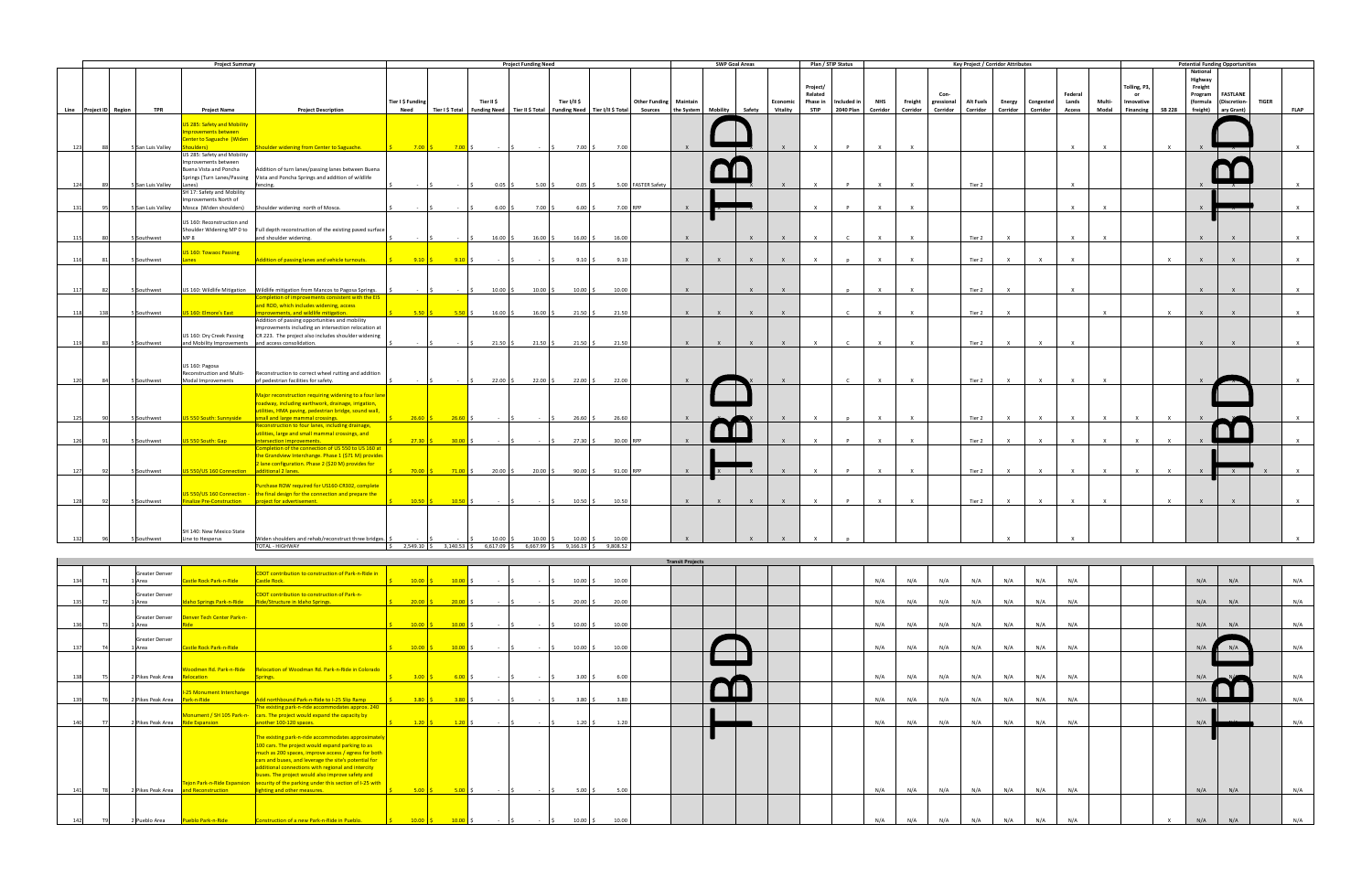|                                  |                                  | <b>Project Summary</b>                                                                                                 |                                                                                |                                                                                                                           | <b>Project Funding Need</b>                  |                                                                                                                                                                                                                                   |              |                        | <b>SWP Goal Areas</b> |                 | Plan / STIP Status   |            |                    |                              | <b>Key Project / Corridor Attributes</b> |               |           |            |        |                        |                     | <b>Potential Funding Opportunities</b> |              |             |
|----------------------------------|----------------------------------|------------------------------------------------------------------------------------------------------------------------|--------------------------------------------------------------------------------|---------------------------------------------------------------------------------------------------------------------------|----------------------------------------------|-----------------------------------------------------------------------------------------------------------------------------------------------------------------------------------------------------------------------------------|--------------|------------------------|-----------------------|-----------------|----------------------|------------|--------------------|------------------------------|------------------------------------------|---------------|-----------|------------|--------|------------------------|---------------------|----------------------------------------|--------------|-------------|
|                                  |                                  |                                                                                                                        |                                                                                |                                                                                                                           |                                              |                                                                                                                                                                                                                                   |              |                        |                       |                 |                      |            |                    |                              |                                          |               |           |            |        |                        | National            |                                        |              |             |
|                                  |                                  |                                                                                                                        |                                                                                |                                                                                                                           |                                              |                                                                                                                                                                                                                                   |              |                        |                       |                 |                      |            |                    |                              |                                          |               |           |            |        |                        | Highway             |                                        |              |             |
|                                  |                                  |                                                                                                                        |                                                                                |                                                                                                                           |                                              |                                                                                                                                                                                                                                   |              |                        |                       |                 | Project/             |            |                    |                              |                                          |               |           |            |        | Tolling, P3,           | Freight             |                                        |              |             |
|                                  |                                  |                                                                                                                        |                                                                                |                                                                                                                           |                                              |                                                                                                                                                                                                                                   |              |                        |                       |                 | Related              |            |                    |                              |                                          |               |           | Federal    |        | or                     | Program             | <b>FASTLANE</b>                        |              |             |
|                                  |                                  |                                                                                                                        | Tier I \$ Funding                                                              | Tier II \$                                                                                                                |                                              | Tier I/II \$                                                                                                                                                                                                                      |              | Other Funding Maintain |                       | <b>Economic</b> | Phase in Included in | <b>NHS</b> |                    | Freight gressional Alt Fuels |                                          | <b>Energy</b> | Congested | Lands      | Multi- | Innovative             | (formula            | (Discretion-                           | <b>TIGER</b> |             |
| Line Project ID Region           | <b>TPR</b>                       | <b>Project Name</b>                                                                                                    | <b>Project Description</b><br><b>Need</b>                                      |                                                                                                                           |                                              | Tier I\$Total   Funding Need   Tier II\$Total   Funding Need   Tier I/II\$Total   Sources   the System   Mobility   Safety   Vitality   STIP   2040 Plan   Corridor   Corridor   Corridor   Corridor   Corridor   Corridor   Corr |              |                        |                       |                 |                      |            |                    |                              |                                          |               |           |            |        | Modal Financing SB 228 | freight) ary Grant) |                                        |              | <b>FLAP</b> |
|                                  |                                  |                                                                                                                        |                                                                                |                                                                                                                           |                                              |                                                                                                                                                                                                                                   |              |                        |                       |                 |                      |            |                    |                              |                                          |               |           |            |        |                        |                     |                                        |              |             |
|                                  |                                  | Convert existing La Junta                                                                                              |                                                                                |                                                                                                                           |                                              |                                                                                                                                                                                                                                   |              |                        |                       |                 |                      |            |                    |                              |                                          |               |           |            |        |                        |                     |                                        |              |             |
|                                  |                                  | depot to accommodate a                                                                                                 |                                                                                |                                                                                                                           |                                              |                                                                                                                                                                                                                                   |              |                        |                       |                 |                      |            |                    |                              |                                          |               |           |            |        |                        |                     |                                        |              |             |
| 143<br><b>T10</b>                | 2 Southeast                      | rail/bus/park-and-ride facility Area providers                                                                         |                                                                                |                                                                                                                           |                                              |                                                                                                                                                                                                                                   |              |                        |                       |                 |                      | N/A        | N/A                | N/A                          | N/A                                      | N/A           | N/A       | N/A        |        |                        | N/A                 | N/A                                    |              | N/A         |
|                                  |                                  | Convert existing Lamar depot<br>to accommodate a rail/bus                                                              |                                                                                |                                                                                                                           |                                              |                                                                                                                                                                                                                                   |              |                        |                       |                 |                      |            |                    |                              |                                          |               |           |            |        |                        |                     |                                        |              |             |
| 144<br>T11                       | 2 Southeast                      | facility<br>Area providers                                                                                             |                                                                                |                                                                                                                           |                                              |                                                                                                                                                                                                                                   |              |                        |                       |                 |                      | N/A        | N/A                | N/A                          | N/A                                      | N/A           | N/A       | N/A        |        |                        | N/A                 | N/A                                    |              | N/A         |
|                                  |                                  | Construct a PnR in Montrose                                                                                            |                                                                                |                                                                                                                           |                                              |                                                                                                                                                                                                                                   |              |                        |                       |                 |                      |            |                    |                              |                                          |               |           |            |        |                        |                     |                                        |              |             |
| 145<br>T12                       | 3 Gunnison Valley (SH 145)       | Area providers                                                                                                         |                                                                                |                                                                                                                           |                                              |                                                                                                                                                                                                                                   |              |                        |                       |                 |                      | N/A        | N/A                | N/A                          | N/A                                      | N/A           | N/A       | N/A        |        |                        | N/A                 | N/A                                    |              | N/A         |
|                                  |                                  |                                                                                                                        |                                                                                |                                                                                                                           |                                              |                                                                                                                                                                                                                                   |              |                        |                       |                 |                      |            |                    |                              |                                          |               |           |            |        |                        |                     |                                        |              |             |
|                                  |                                  | Need to replace or add on to                                                                                           |                                                                                |                                                                                                                           |                                              |                                                                                                                                                                                                                                   |              |                        |                       |                 |                      |            |                    |                              |                                          |               |           |            |        |                        |                     |                                        |              |             |
| 146<br>T13                       |                                  | Gunnison Valley    current maintenance facility    Mountain Express                                                    |                                                                                |                                                                                                                           |                                              |                                                                                                                                                                                                                                   |              |                        |                       |                 |                      | N/A        | N/A                | N/A                          | N/A                                      | N/A           | N/A       | N/A        |        |                        | N/A                 |                                        |              | N/A         |
|                                  |                                  |                                                                                                                        |                                                                                |                                                                                                                           |                                              |                                                                                                                                                                                                                                   |              |                        |                       |                 |                      |            |                    |                              |                                          |               |           |            |        |                        |                     |                                        |              |             |
|                                  |                                  | Plan and Construct a regional                                                                                          |                                                                                |                                                                                                                           |                                              |                                                                                                                                                                                                                                   |              |                        |                       |                 |                      |            |                    |                              |                                          |               |           |            |        |                        |                     |                                        |              |             |
|                                  |                                  | transit center (including                                                                                              |                                                                                |                                                                                                                           |                                              |                                                                                                                                                                                                                                   |              |                        |                       |                 |                      |            |                    |                              |                                          |               |           |            |        |                        |                     |                                        |              |             |
|                                  |                                  | vehicle bays and fuel stations)                                                                                        |                                                                                |                                                                                                                           |                                              |                                                                                                                                                                                                                                   |              |                        |                       |                 |                      |            |                    |                              |                                          |               |           |            |        |                        |                     |                                        |              |             |
| T14<br>147                       | 3 Gunnison Valley - cost unknown | All Points Transit                                                                                                     | $\sim 10^{-1}$                                                                 |                                                                                                                           | <b>Contract</b>                              |                                                                                                                                                                                                                                   |              |                        |                       |                 |                      | N/A        | N/A                | N/A                          | N/A                                      | N/A           | N/A       | N/A        |        |                        | N/A                 |                                        |              | N/A         |
|                                  |                                  | Construction of New Castle Park-n-Ride to support                                                                      |                                                                                |                                                                                                                           |                                              |                                                                                                                                                                                                                                   |              |                        |                       |                 |                      |            |                    |                              |                                          |               |           |            |        |                        |                     |                                        |              |             |
|                                  |                                  | <b>RFTA regional services and Bustang interregional</b>                                                                |                                                                                |                                                                                                                           |                                              |                                                                                                                                                                                                                                   |              |                        |                       |                 |                      |            |                    |                              |                                          |               |           |            |        |                        |                     |                                        |              |             |
| 148<br>T15                       | 3 Intermountain                  | New Castle Park-n-Ride<br>services.                                                                                    | $0.80$ \$                                                                      | $0.80$ \$                                                                                                                 | <b>Contractor</b>                            | $0.80$ \$                                                                                                                                                                                                                         | 0.80         |                        |                       |                 |                      | N/A        | N/A                | N/A                          | N/A                                      | N/A           | N/A       | N/A        |        |                        | N/A                 | $N/\Delta$                             |              | N/A         |
|                                  |                                  | 7th street pedestrian                                                                                                  |                                                                                |                                                                                                                           |                                              |                                                                                                                                                                                                                                   |              |                        |                       |                 |                      |            |                    |                              |                                          |               |           |            |        |                        |                     |                                        |              |             |
| 149<br>T16                       | 3 Intermountain                  | <b>City of Glenwood Springs</b><br>ossing                                                                              | $5.00$ :                                                                       | $5.00$ \$                                                                                                                 | <b>Contract</b>                              | 5.00%                                                                                                                                                                                                                             | 5.00         |                        |                       |                 |                      | N/A        | N/A                | N/A                          | N/A                                      | N/A           | N/A       | N/A        |        |                        | N/A                 | N/A                                    |              | N/A         |
|                                  |                                  | spen Maintenance Facility                                                                                              |                                                                                |                                                                                                                           |                                              |                                                                                                                                                                                                                                   |              |                        |                       |                 |                      |            |                    |                              |                                          |               |           |            |        |                        |                     |                                        |              |             |
|                                  |                                  | hase IV Upgrades- CNG                                                                                                  |                                                                                |                                                                                                                           |                                              |                                                                                                                                                                                                                                   |              |                        |                       |                 |                      |            |                    |                              |                                          |               |           |            |        |                        |                     |                                        |              |             |
| T17<br>150                       | Intermountain                    | <b>Pitkin County</b><br><u>Fueling</u>                                                                                 | $5.00$ \$                                                                      | $5.00$ \$                                                                                                                 | and the state of                             | $5.00\,$ \$                                                                                                                                                                                                                       | 5.00         |                        |                       |                 |                      | N/A        | N/A                | N/A                          | N/A                                      | N/A           | N/A       | N/A        |        |                        | N/A                 | N/A                                    |              | N/A         |
|                                  |                                  | us stop reconstruction (2) -                                                                                           |                                                                                |                                                                                                                           |                                              |                                                                                                                                                                                                                                   |              |                        |                       |                 |                      |            |                    |                              |                                          |               |           |            |        |                        |                     |                                        |              |             |
|                                  |                                  | Meadow Ranch and                                                                                                       |                                                                                |                                                                                                                           |                                              |                                                                                                                                                                                                                                   |              |                        |                       |                 |                      |            |                    |                              |                                          |               |           |            |        |                        |                     |                                        |              |             |
| 151<br><b>T18</b>                | 3 Intermountain                  | nowmass Chapel<br>Town of Snowmass Village                                                                             |                                                                                | $\begin{array}{ c c c c c } \hline 0.30 & \text{\textcircled{s}} \ \hline \end{array}$                                    | $\sim$ $\sim$ $\sim$<br>$-15$                | $0.30\degree$ \$                                                                                                                                                                                                                  | 0.30         |                        |                       |                 |                      | N/A        | N/A                | N/A                          | N/A                                      | N/A           | N/A       | N/A        |        |                        | N/A                 | N/A                                    |              | N/A         |
|                                  |                                  |                                                                                                                        |                                                                                |                                                                                                                           |                                              |                                                                                                                                                                                                                                   |              |                        |                       |                 |                      |            |                    |                              |                                          |               |           |            |        |                        |                     |                                        |              |             |
|                                  |                                  | atherine store park and ride                                                                                           |                                                                                |                                                                                                                           |                                              |                                                                                                                                                                                                                                   |              |                        |                       |                 |                      |            |                    |                              |                                          |               |           |            |        |                        |                     |                                        |              |             |
| 152<br>T19                       | 3 Intermountain                  | novation/expansion<br>0 spaces @ \$10,000 each Garfield County                                                         | $0.50$ \$                                                                      | $0.50$ \$                                                                                                                 | $\sim$ $\sim$ $\sim$<br>$\sim$ $\sim$ $\sim$ | $0.50$ \$                                                                                                                                                                                                                         | 0.50         |                        |                       |                 |                      | N/A        | N/A                | N/A                          | N/A                                      | N/A           | N/A       | N/A        |        |                        | N/A                 | N/A                                    |              | N/A         |
|                                  |                                  | MC park and ride                                                                                                       |                                                                                |                                                                                                                           |                                              |                                                                                                                                                                                                                                   |              |                        |                       |                 |                      |            |                    |                              |                                          |               |           |            |        |                        |                     |                                        |              |             |
| 153<br><b>T20</b>                | 3 Intermountain                  | enovation/expansion<br>RFTA                                                                                            | 0.40 S                                                                         | $0.40$ \$                                                                                                                 | <b><i>Committee States</i></b><br>$-15$      | $0.40\degree$ \$                                                                                                                                                                                                                  | 0.40         |                        |                       |                 |                      | N/A        | N/A                | N/A                          | N/A                                      | N/A           | N/A       | N/A        |        |                        | N/A                 | N/A                                    |              | N/A         |
|                                  |                                  |                                                                                                                        |                                                                                |                                                                                                                           |                                              |                                                                                                                                                                                                                                   |              |                        |                       |                 |                      |            |                    |                              |                                          |               |           |            |        |                        |                     |                                        |              |             |
|                                  |                                  | risco Transit Center - Phases                                                                                          |                                                                                |                                                                                                                           |                                              |                                                                                                                                                                                                                                   |              |                        |                       |                 |                      |            |                    |                              |                                          |               |           |            |        |                        |                     |                                        |              |             |
|                                  |                                  |                                                                                                                        |                                                                                |                                                                                                                           |                                              |                                                                                                                                                                                                                                   |              |                        |                       |                 |                      |            |                    |                              |                                          |               |           |            |        |                        |                     |                                        |              |             |
|                                  |                                  | <b>Facility improvements</b>                                                                                           |                                                                                |                                                                                                                           |                                              |                                                                                                                                                                                                                                   |              |                        |                       |                 |                      |            |                    |                              |                                          |               |           |            |        |                        |                     |                                        |              |             |
|                                  |                                  | ncluding expansion of bus                                                                                              |                                                                                |                                                                                                                           |                                              |                                                                                                                                                                                                                                   |              |                        |                       |                 |                      |            |                    |                              |                                          |               |           |            |        |                        |                     |                                        |              |             |
|                                  |                                  | ays and addition of a                                                                                                  |                                                                                |                                                                                                                           |                                              |                                                                                                                                                                                                                                   |              |                        |                       |                 |                      |            |                    |                              |                                          |               |           |            |        |                        |                     |                                        |              |             |
| 154<br>T21                       | 3 Intermountain                  | raining and conference room Summit County                                                                              | $17.50$ \$                                                                     | $20.00$ \$                                                                                                                | $ \sim$ $\sim$ $\sim$<br>$-15$               | 17.50 \$                                                                                                                                                                                                                          | 20.00        |                        |                       |                 |                      | N/A        | N/A                | N/A                          | N/A                                      | N/A           | N/A       | N/A        |        |                        | N/A                 | N/A                                    |              | N/A         |
|                                  |                                  | ilenwood maintenance                                                                                                   |                                                                                |                                                                                                                           |                                              |                                                                                                                                                                                                                                   |              |                        |                       |                 |                      |            |                    |                              |                                          |               |           |            |        |                        |                     |                                        |              |             |
| 155<br>T22                       | Intermountain                    | facility expansion<br><b>RFTA</b>                                                                                      | $20.00$ \$                                                                     | $20.00$ \$                                                                                                                | <b>Contractor</b>                            | $20.00$ \$                                                                                                                                                                                                                        | 20.00        |                        |                       |                 |                      | N/A        | N/A                | N/A                          | N/A                                      | N/A           | N/A       | N/A        |        |                        | N/A                 |                                        |              | N/A         |
|                                  |                                  |                                                                                                                        |                                                                                |                                                                                                                           |                                              |                                                                                                                                                                                                                                   |              |                        |                       |                 |                      |            |                    |                              |                                          |               |           |            |        |                        |                     |                                        |              |             |
| T23<br>156                       | 3 Intermountain                  | ocal circulator bus<br>infrastructure in Carbondale   Town of Carbondale                                               | $2.00$ \$                                                                      | $2.00$ \$                                                                                                                 | $ \sim$                                      | $2.00\%$                                                                                                                                                                                                                          | 2.00         |                        |                       |                 |                      | N/A        | N/A                | N/A                          | N/A                                      | N/A           | N/A       | N/A        |        |                        | N/A                 | N/A                                    |              | N/A         |
|                                  |                                  | Merge with ski area will                                                                                               |                                                                                |                                                                                                                           |                                              |                                                                                                                                                                                                                                   |              |                        |                       |                 |                      |            |                    |                              |                                          |               |           |            |        |                        |                     |                                        |              |             |
|                                  |                                  | equire a new bus storage                                                                                               |                                                                                |                                                                                                                           |                                              |                                                                                                                                                                                                                                   |              |                        |                       |                 |                      |            |                    |                              |                                          |               |           |            |        |                        |                     |                                        |              |             |
| T24<br>157                       | 3 Intermountain                  | Town of Breckenridge<br>facility                                                                                       | $5.50$ \$                                                                      | $5.50$ \$                                                                                                                 | $\sim$ 15                                    | 5.50 $\frac{1}{2}$                                                                                                                                                                                                                | 5.50         |                        |                       |                 |                      | N/A        | N/A                | N/A                          | N/A                                      | N/A           | N/A       | N/A        |        |                        | N/A                 |                                        |              | N/A         |
|                                  |                                  |                                                                                                                        |                                                                                |                                                                                                                           |                                              |                                                                                                                                                                                                                                   |              |                        |                       |                 |                      |            |                    |                              |                                          |               |           |            |        |                        |                     |                                        |              |             |
|                                  |                                  | Mixed-use parking structure                                                                                            |                                                                                |                                                                                                                           |                                              |                                                                                                                                                                                                                                   |              |                        |                       |                 |                      |            |                    |                              |                                          |               |           |            |        |                        |                     |                                        |              |             |
| 158<br>T <sub>25</sub>           | Intermountain                    | Town of Breckenridge<br>t Tiger Dredge lot                                                                             | $8.00$ \$                                                                      | 8.00                                                                                                                      |                                              | $8.00$ \$                                                                                                                                                                                                                         | 8.00         |                        |                       |                 |                      | N/A        | N/A                | N/A                          | N/A                                      | N/A           | N/A       | N/A        |        |                        | N/A                 |                                        |              | N/A         |
|                                  |                                  | lew Castle park and ride                                                                                               |                                                                                |                                                                                                                           |                                              |                                                                                                                                                                                                                                   |              |                        |                       |                 |                      |            |                    |                              |                                          |               |           |            |        |                        |                     |                                        |              |             |
| 159<br>T26                       | Intermountain                    | RFTA<br><b>nstruction</b>                                                                                              |                                                                                | $0.60$ \$                                                                                                                 |                                              | $0.60$ \$                                                                                                                                                                                                                         | 0.60         |                        |                       |                 |                      | N/A        | N/A                | N/A                          | N/A                                      | N/A           | N/A       | N/A        |        |                        | N/A                 | N/A                                    |              | N/A         |
|                                  |                                  | <b>Old Snowmass bus stop</b>                                                                                           |                                                                                |                                                                                                                           |                                              |                                                                                                                                                                                                                                   |              |                        |                       |                 |                      |            |                    |                              |                                          |               |           |            |        |                        |                     |                                        |              |             |
| T27<br>160                       | Intermountain                    | <b>Pitkin County</b><br><b>provements</b>                                                                              |                                                                                | 0.35                                                                                                                      |                                              | $0.35$ \$                                                                                                                                                                                                                         | 0.35         |                        |                       |                 |                      | N/A        | N/A                | N/A                          | N/A                                      | N/A           | N/A       | N/A        |        |                        | N/A                 | N/A                                    |              | N/A         |
|                                  |                                  | <b>Owl Creek Road roundabout</b><br>Town of Snowmass Village                                                           | $1.50$ \$                                                                      | $1.50$ \$                                                                                                                 | <b>Contract Contract Contract</b>            |                                                                                                                                                                                                                                   |              |                        |                       |                 |                      | N/A        |                    | N/A                          | N/A                                      | N/A           | N/A       | N/A        |        |                        | N/A                 | N/A                                    |              | N/A         |
| 161<br><b>T28</b><br>$162$ $T29$ |                                  | 3 Intermountain bus stops<br>3 Intermountain <b>Park and ride expansion</b><br>Town of Carbondale                      | $200$ $\zeta$                                                                  | $200$ $\leq$                                                                                                              |                                              | $1.50$ \$<br>$200 \le$                                                                                                                                                                                                            | 1.50<br>2.00 |                        |                       |                 |                      |            | N/A<br>$N/A$ $N/A$ | N/A                          | N/A                                      | N/A           | N/A       | N/A        |        |                        | N/A                 | N/A                                    |              | $N/\Delta$  |
| 163<br><b>T30</b>                |                                  | 3 Intermountain <b>Park and ride expansion</b> Town of Silt                                                            | $2.00 \tbinom{2}{5}$ 2.00 \$                                                   |                                                                                                                           |                                              | $2.00$ \$                                                                                                                                                                                                                         | 2.00         |                        |                       |                 |                      | N/A        | N/A                | N/A                          | N/A                                      | N/A           | N/A       | N/A        |        |                        | N/A                 | N/A                                    |              | N/A         |
| 164<br><b>T31</b>                |                                  | 3 Intermountain Park and ride relocation Town of Rifle                                                                 | $2.00\left  \right. \right\}$                                                  | $2.00$ \$                                                                                                                 |                                              | $2.00\%$                                                                                                                                                                                                                          | 2.00         |                        |                       |                 |                      |            | $N/A$ $N/A$        | N/A                          | N/A                                      | N/A           | N/A N/A   |            |        |                        | N/A                 | N/A                                    |              | N/A         |
|                                  |                                  | <b>Parking structure to access</b>                                                                                     |                                                                                |                                                                                                                           |                                              |                                                                                                                                                                                                                                   |              |                        |                       |                 |                      |            |                    |                              |                                          |               |           |            |        |                        |                     |                                        |              |             |
|                                  |                                  | the Westin Gondola and Main                                                                                            |                                                                                |                                                                                                                           |                                              |                                                                                                                                                                                                                                   |              |                        |                       |                 |                      |            |                    |                              |                                          |               |           |            |        |                        |                     |                                        |              |             |
| 165<br>T32                       | 3 Intermountain                  | Street <b>Street</b><br>Town of Avon                                                                                   |                                                                                | $8.00$ $\begin{matrix} 5 & 8.00 \end{matrix}$ $\begin{matrix} 5 & -15 \end{matrix}$ $\begin{matrix} 5 & -15 \end{matrix}$ |                                              | $8.00\%$                                                                                                                                                                                                                          | 8.00         |                        |                       |                 |                      | N/A        | N/A                | N/A                          | N/A                                      | N/A           | N/A       | N/A        |        |                        | N/A                 | N/A                                    |              | N/A         |
|                                  |                                  | Sagewood bus stop                                                                                                      |                                                                                |                                                                                                                           |                                              |                                                                                                                                                                                                                                   |              |                        |                       |                 |                      |            |                    |                              |                                          |               |           |            |        |                        |                     |                                        |              |             |
| <b>T33</b><br>166                |                                  | 3 Intermountain reconstruction<br>Town of Basalt                                                                       | $0.40 \tbinom{1}{5}$ $0.40 \tbinom{1}{5}$                                      |                                                                                                                           | $ \sqrt{5}$<br>$\sim$ $\sim$ $\sim$ $\sim$   | $0.40\degree$ \$                                                                                                                                                                                                                  | 0.40         |                        |                       |                 |                      | N/A        | N/A                | N/A                          | N/A                                      | N/A           | N/A       | N/A        |        |                        | N/A                 | N/A                                    |              | N/A         |
|                                  |                                  |                                                                                                                        |                                                                                |                                                                                                                           |                                              |                                                                                                                                                                                                                                   |              |                        |                       |                 |                      |            |                    |                              |                                          |               |           |            |        |                        |                     |                                        |              |             |
|                                  |                                  | SH 133 pedestrian bridge                                                                                               |                                                                                |                                                                                                                           |                                              |                                                                                                                                                                                                                                   |              |                        |                       |                 |                      |            |                    |                              |                                          |               |           |            |        |                        |                     |                                        |              |             |
| T34<br>167<br>168 T35            |                                  | 3 Intermountain (along the Rio Grande trail) Town of Carbondale<br>3 Intermountain SH 6 Streetscape Town of New Castle | $8.00 \tbinom{6}{5}$ 8.00 \$                                                   |                                                                                                                           |                                              | $5.00$ \$<br>$8.00\frac{2}{3}$                                                                                                                                                                                                    | 5.00<br>8.00 |                        |                       |                 |                      | N/A        | N/A                | N/A                          | N/A<br>N/A                               | N/A<br>N/A    | N/A       | N/A<br>N/A |        |                        | N/A<br>N/A          | N/A<br>N/A                             |              | N/A         |
|                                  |                                  |                                                                                                                        |                                                                                |                                                                                                                           | $-15$<br>$-15$                               |                                                                                                                                                                                                                                   |              |                        |                       |                 |                      |            |                    | N/A N/A N/A                  |                                          |               | N/A       |            |        |                        |                     |                                        |              | N/A         |
|                                  |                                  | Two Rivers Road park and                                                                                               |                                                                                |                                                                                                                           |                                              |                                                                                                                                                                                                                                   |              |                        |                       |                 |                      |            |                    |                              |                                          |               |           |            |        |                        |                     |                                        |              |             |
| T36<br>169                       |                                  | 3 Intermountain ride renovation/expansion Pitkin County                                                                | $0.30 \tbinom{6}{5} 0.30 \tbinom{6}{5}$                                        | $ \sim$ $\sim$                                                                                                            | $\sim$ $\sim$ $\sim$ $\sim$                  | $0.30\,$ \$                                                                                                                                                                                                                       | 0.30         |                        |                       |                 |                      | N/A        | N/A                | N/A                          | N/A                                      | N/A           | N/A       | N/A        |        |                        | N/A                 | N/A                                    |              | N/A         |
|                                  |                                  | <b>West Glenwood Springs park</b>                                                                                      |                                                                                |                                                                                                                           |                                              |                                                                                                                                                                                                                                   |              |                        |                       |                 |                      |            |                    |                              |                                          |               |           |            |        |                        |                     |                                        |              |             |
|                                  |                                  | and ride sidewalk/ regional                                                                                            |                                                                                |                                                                                                                           |                                              |                                                                                                                                                                                                                                   |              |                        |                       |                 |                      |            |                    |                              |                                          |               |           |            |        |                        |                     |                                        |              |             |
| T37<br>170                       |                                  | 3 Intermountain trail connection RFTA                                                                                  | $\begin{array}{ccccccc}\n0.44 & \zeta & 0.44 & \zeta & - & \zeta\n\end{array}$ |                                                                                                                           |                                              | $0.44 \,$ \$                                                                                                                                                                                                                      | 0.44         |                        |                       |                 |                      | N/A        | N/A                | N/A                          | N/A                                      | N/A           | N/A       | N/A        |        |                        | N/A                 | N/A                                    |              | N/A         |
|                                  |                                  | Wood Road roundabout bus                                                                                               |                                                                                |                                                                                                                           |                                              |                                                                                                                                                                                                                                   |              |                        |                       |                 |                      |            |                    |                              |                                          |               |           |            |        |                        |                     |                                        |              |             |
| <b>T38</b><br>171                |                                  | 3 Intermountain stop reconstruction Town of Snowmass Village                                                           | $2.00 \, \frac{\zeta}{2}$ 2.00 $\zeta$                                         |                                                                                                                           |                                              | $2.00$ \$                                                                                                                                                                                                                         | 2.00         |                        |                       |                 |                      | N/A        | N/A                | N/A                          | N/A                                      | N/A           | N/A       | N/A        |        |                        | N/A                 |                                        |              | N/A         |
|                                  |                                  | <b>Brush Creek intercept lot</b>                                                                                       |                                                                                |                                                                                                                           |                                              |                                                                                                                                                                                                                                   |              |                        |                       |                 |                      |            |                    |                              |                                          |               |           |            |        |                        |                     |                                        |              |             |
| 172<br>T39                       | 3 Intermountain                  | <b>transit joint development</b> Pitkin County                                                                         | $9.00$ $\mid$ \$                                                               | $\begin{array}{ccc} \text{9.00} \ \text{S} \end{array}$ - $\begin{array}{ccc} \text{S} \end{array}$                       | <b>Contractor</b>                            | $9.00$ \$                                                                                                                                                                                                                         | 9.00         |                        |                       |                 |                      | N/A        | N/A                | N/A                          | N/A                                      | N/A           | N/A       | N/A        |        |                        | N/A                 | N/A                                    |              | N/A         |
|                                  |                                  | Build multimodal regional and                                                                                          |                                                                                |                                                                                                                           |                                              |                                                                                                                                                                                                                                   |              |                        |                       |                 |                      |            |                    |                              |                                          |               |           |            |        |                        |                     |                                        |              |             |
| 173<br><b>T40</b>                |                                  | 3 Intermountain local bus station <b>Town of Snowmass Village</b>                                                      | $40.00 \begin{pmatrix} 5 \\ 10.00 \end{pmatrix}$ \$                            | $ \sim$ $\sim$                                                                                                            | $\sim$ $\sim$ $\sim$                         | 40.00 \$                                                                                                                                                                                                                          | 40.00        |                        |                       |                 |                      | N/A        | N/A                | N/A                          | N/A                                      | N/A           | N/A       | N/A        |        |                        |                     | $N/A$ $N/A$                            |              | N/A         |
|                                  |                                  | Carbondale administrative<br>and maintenance facility                                                                  |                                                                                |                                                                                                                           |                                              |                                                                                                                                                                                                                                   |              |                        |                       |                 |                      |            |                    |                              |                                          |               |           |            |        |                        |                     |                                        |              |             |
| T41<br>174                       |                                  | 3 Intermountain <b>renovation and expansion</b> RFTA                                                                   |                                                                                |                                                                                                                           |                                              | $25.00$ \$                                                                                                                                                                                                                        | 25.00        |                        |                       |                 |                      | N/A        | N/A                | N/A                          | N/A                                      | N/A           | N/A       | N/A        |        |                        | N/A                 |                                        |              | N/A         |
|                                  |                                  |                                                                                                                        |                                                                                |                                                                                                                           |                                              |                                                                                                                                                                                                                                   |              |                        |                       |                 |                      |            |                    |                              |                                          |               |           |            |        |                        |                     |                                        |              |             |
|                                  |                                  | <b>Construct transportation</b>                                                                                        |                                                                                |                                                                                                                           |                                              |                                                                                                                                                                                                                                   |              |                        |                       |                 |                      |            |                    |                              |                                          |               |           |            |        |                        |                     |                                        |              |             |
|                                  |                                  | facility at park and ride lot in                                                                                       |                                                                                |                                                                                                                           |                                              |                                                                                                                                                                                                                                   |              |                        |                       |                 |                      |            |                    |                              |                                          |               |           |            |        |                        |                     |                                        |              |             |
| 175 T42                          |                                  | 3 Intermountain Edwards with indoor facilities ECO Transit                                                             | $0.80$ \$                                                                      | $0.80$ \$                                                                                                                 |                                              | $0.80\frac{1}{5}$                                                                                                                                                                                                                 | 0.80         |                        |                       |                 |                      | N/A        | N/A                | N/A                          | N/A                                      | N/A           | N/A       | N/A        |        |                        | N/A                 |                                        |              | N/A         |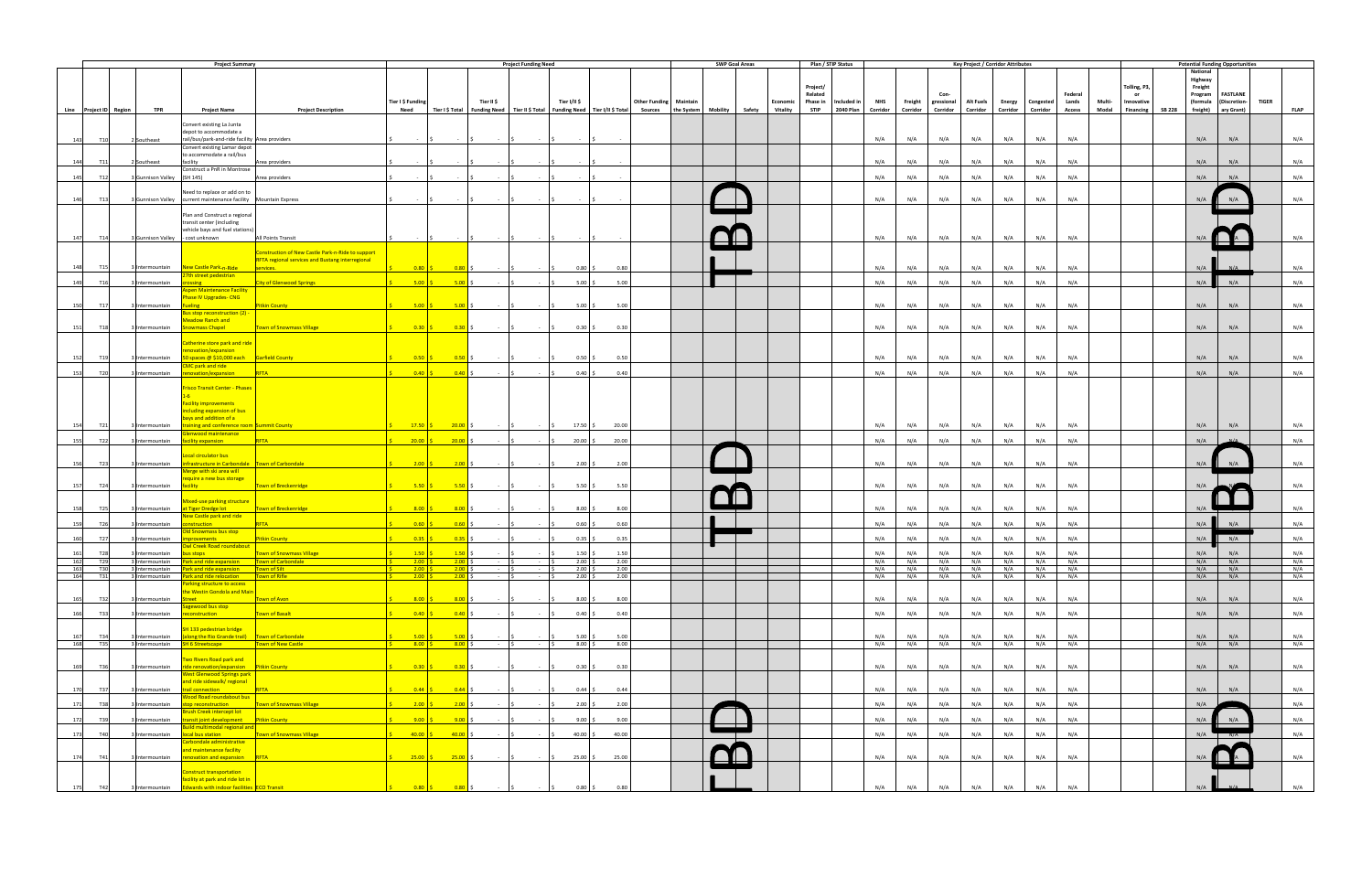|                                 |                                 | <b>Project Summary</b>                                                                       |                                                                                                                                         |                          |                                                                  |            | <b>Project Funding Need</b>                                                                        |                         |                                                                                                                                                                                                                                   | <b>SWP Goal Areas</b> |                               |                     | Plan / STIP Status |            |            |                           | <b>Key Project / Corridor Attributes</b> |               |            |                  |        |                                  | <b>Potential Funding Opportunities</b>           |                                          |     |              |             |
|---------------------------------|---------------------------------|----------------------------------------------------------------------------------------------|-----------------------------------------------------------------------------------------------------------------------------------------|--------------------------|------------------------------------------------------------------|------------|----------------------------------------------------------------------------------------------------|-------------------------|-----------------------------------------------------------------------------------------------------------------------------------------------------------------------------------------------------------------------------------|-----------------------|-------------------------------|---------------------|--------------------|------------|------------|---------------------------|------------------------------------------|---------------|------------|------------------|--------|----------------------------------|--------------------------------------------------|------------------------------------------|-----|--------------|-------------|
|                                 |                                 |                                                                                              |                                                                                                                                         | Tier I \$ Funding        |                                                                  | Tier II \$ |                                                                                                    | Tier I/II \$            | <b>Other Funding Maintain</b>                                                                                                                                                                                                     |                       | Economic Phase in Included in | Project/<br>Related |                    | <b>NHS</b> |            | Con<br>Freight gressional | <b>Alt Fuels</b>                         | <b>Energy</b> | Congested  | Federal<br>Lands | Multi- | Tolling, P3,<br>or<br>Innovative | <b>National</b><br>Highway<br>Freight<br>Program | <b>FASTLANE</b><br>(formula (Discretion- |     | <b>TIGER</b> |             |
| Line Project ID Region          | <b>TPR</b>                      | <b>Project Name</b>                                                                          | <b>Project Description</b>                                                                                                              | <b>Need</b>              |                                                                  |            |                                                                                                    |                         | Tier I\$ Total   Funding Need   Tier II\$ Total   Funding Need   Tier I/II\$ Total   Sources   the System   Mobility   Safety   Vitality   STIP   2040 Plan   Corridor   Corridor   Corridor   Corridor   Corridor   Corridor   C |                       |                               |                     |                    |            |            |                           |                                          |               |            | <b>Access</b>    |        | Modal Financing                  | SB 228 freight) ary Grant)                       |                                          |     |              | <b>FLAP</b> |
| T43<br>176                      | 3 Intermountain cost TBD)       | I-70 corridor transportation<br>preferred alternative design<br>and construction (scope and  | <b>RFTA</b>                                                                                                                             |                          |                                                                  |            |                                                                                                    |                         |                                                                                                                                                                                                                                   |                       |                               |                     |                    | N/A        | N/A        | N/A                       | N/A                                      | N/A           | N/A        | N/A              |        |                                  | N/A                                              | N/A                                      |     |              | N/A         |
| T44<br>177                      | 3 Intermountain                 | 70/SH 82 transit connection<br>alternatives analysis/ design RFTA                            |                                                                                                                                         | $50.00$ $\sqrt{5}$       | $50.00$ \$                                                       | $ \sim$    | $\sim$ $\sim$ $\sim$                                                                               | $50.00\%$               | 50.00                                                                                                                                                                                                                             |                       |                               |                     |                    | N/A        | N/A        | N/A                       | N/A                                      | N/A           | N/A        | N/A              |        |                                  | N/A                                              | N/A                                      |     |              | N/A         |
| 178<br><b>T45</b>               | Intermountain                   | Mixed-use parking<br>tructure/transit station<br>iondola lots                                | Town of Breckenridge                                                                                                                    | $21.00$ \$               | $21.00$ \$                                                       |            |                                                                                                    | $21.00$ \$              | 21.00                                                                                                                                                                                                                             |                       |                               |                     |                    | N/A        | N/A        | N/A                       | N/A                                      | N/A           | N/A        | N/A              |        |                                  | N/A                                              | N/A                                      |     |              | N/A         |
| 179<br>T46                      | Intermountain                   | egional bus stop<br><b>provements</b>                                                        | RFTA                                                                                                                                    | 6.00                     | 6.00                                                             |            |                                                                                                    | $6.00$ \$               | 6.00                                                                                                                                                                                                                              |                       |                               |                     |                    | N/A        | N/A        | N/A                       | N/A                                      | N/A           | N/A        | N/A              |        |                                  | N/A                                              | N/A                                      |     |              | N/A         |
| 180<br>T47                      | 3 Intermountain                 | H 6 and 24 Main Street<br>Streetscape Improvements   Town of Parachute                       |                                                                                                                                         | $0.90$ \$                | $\begin{array}{ c c c c c } \hline 0.90 & \text{\$} \end{array}$ | $\sim$ 1.5 | <b>Contractor</b>                                                                                  | $0.90\%$                | 0.90                                                                                                                                                                                                                              |                       |                               |                     |                    | N/A        | N/A        | N/A                       | N/A                                      | N/A           | N/A        | N/A              |        |                                  | N/A                                              |                                          | N/A |              | N/A         |
| 181<br><b>T48</b>               |                                 |                                                                                              | 3 Intermountain <b>Showmass bus storage facility Town of Snowmass Village Showman Showman Shows</b>                                     | $9.00$ \$                | $9.00$ \$                                                        |            |                                                                                                    | $9.00$ \$               | 9.00                                                                                                                                                                                                                              |                       |                               |                     |                    | N/A        | N/A        | N/A                       | N/A                                      | N/A           | N/A        | N/A              |        |                                  | N/A                                              | N/A                                      |     |              | N/A         |
| 182<br>T49                      | 3 Intermountain                 | Snowmass Mall Transit<br>Plaza/Regional Transit<br>Terminus Redevelopment                    | Town of Snowmass Village                                                                                                                |                          |                                                                  |            |                                                                                                    |                         |                                                                                                                                                                                                                                   |                       |                               |                     |                    | N/A        | N/A        | N/A                       | N/A                                      | N/A           | N/A        | N/A              |        |                                  | N/A                                              | N/A                                      |     |              | N/A         |
|                                 |                                 | Structured park and ride                                                                     |                                                                                                                                         |                          |                                                                  |            |                                                                                                    |                         |                                                                                                                                                                                                                                   |                       |                               |                     |                    |            |            |                           |                                          |               |            |                  |        |                                  |                                                  |                                          |     |              |             |
| 183<br><b>T50</b>               | 3 Intermountain                 | econstruction (Basalt,<br>Carbondale, Brush Creek) RFTA                                      |                                                                                                                                         | $20.00$ \$               | $20.00$ \$                                                       |            |                                                                                                    | $20.00$ \$              | 20.00                                                                                                                                                                                                                             |                       |                               |                     |                    | N/A        | N/A        | N/A                       | N/A                                      | N/A           | N/A        | N/A              |        |                                  | N/A                                              |                                          |     |              | N/A         |
| T51<br>184                      |                                 | Intermountain Terminal connection to BRT Pitkin County<br>Basalt Avenue pedestrian           |                                                                                                                                         | $4.00$ \$                | $-4.00$ \$                                                       |            |                                                                                                    | $4.00$ \$               | 4.00                                                                                                                                                                                                                              |                       |                               |                     |                    | N/A        | N/A        | N/A                       | N/A                                      | N/A           | N/A        | N/A              |        |                                  | N/A                                              |                                          | N/A |              | N/A         |
| 185<br><b>T52</b>               | 3 Intermountain                 | rossine<br>elocirfta BRT pedestrian<br>rossing                                               | <b>Town of Basalt</b>                                                                                                                   |                          | $5.00 \,$ \$ 5.00 \$                                             |            | $\sim$ $\sim$ $\sim$ $\sim$                                                                        | $5.00$ \$               | 5.00                                                                                                                                                                                                                              |                       |                               |                     |                    | N/A        | N/A        | N/A                       | N/A                                      | N/A           | N/A        | N/A              |        |                                  | N/L                                              |                                          |     |              | N/A         |
|                                 |                                 | suttermilk pedestrian<br>rossing<br>elocirfta BRT pedestrian                                 |                                                                                                                                         |                          |                                                                  |            |                                                                                                    |                         |                                                                                                                                                                                                                                   |                       |                               |                     |                    |            |            |                           |                                          |               |            |                  |        |                                  |                                                  |                                          |     |              |             |
| 186<br><b>T53</b>               | 3 Intermountain                 | <b>crossing</b><br>27th street pedestrian                                                    | <b>Pitkin County</b>                                                                                                                    |                          | $5.00 \tbinom{6}{5}$ 5.00 \$                                     |            |                                                                                                    | $5.00$ \$               | 5.00                                                                                                                                                                                                                              |                       |                               |                     |                    | N/A        | N/A        | N/A                       | N/A                                      | N/A           | N/A        | N/A              |        |                                  | N/A                                              | N/A                                      |     |              | N/A         |
| T54<br>187                      | Intermountain                   | rossing<br>elocirfta BRT pedestrian<br>rossing                                               | <b>City of Glenwood Springs</b>                                                                                                         | $5.00$ \$                | 5.00                                                             |            |                                                                                                    | $5.00$ \$               | 5.00                                                                                                                                                                                                                              |                       |                               |                     |                    | N/A        | N/A        | N/A                       | N/A                                      | N/A           | N/A        | N/A              |        |                                  | N/A                                              | N/A                                      |     |              | N/A         |
|                                 |                                 | uild a park-n-ride facility in                                                               |                                                                                                                                         |                          |                                                                  |            |                                                                                                    |                         |                                                                                                                                                                                                                                   |                       |                               |                     |                    |            |            |                           |                                          |               |            |                  |        |                                  |                                                  |                                          |     |              |             |
| 188<br><b>T55</b>               | 3 Northwest                     | layden a                                                                                     | <b>City of Steamboat Springs Transit (SST)</b>                                                                                          | $1.50$ \$                | $\frac{1.50}{ }$ \$                                              | $-15$      | <b>Contractor</b>                                                                                  | $1.50 \,$ \$            | 1.50                                                                                                                                                                                                                              |                       |                               |                     |                    | N/A        | N/A        | N/A                       | N/A                                      | N/A           | N/A        | N/A              |        |                                  | N/A                                              | N/A                                      |     |              | N/A         |
| T56<br>189                      | Northwest                       | temodel existing transit<br>facilities to increase storage<br>and improve efficiency         | <b>City of Steamboat Springs Transit (SST)</b>                                                                                          |                          | $1.00 \tbinom{2}{3}$ $1.00 \tbinom{3}{4}$                        | $-5$       | $\sim 10^{11}$ km s $^{-1}$                                                                        | $1.00 \pm 5$            | 1.00                                                                                                                                                                                                                              |                       |                               |                     |                    | N/A        | N/A        | N/A                       | N/A                                      | N/A           | N/A        | N/A              |        |                                  | N/A                                              | N/A                                      |     |              | N/A         |
| 190<br><b>T57</b>               | 4 Area                          | Park-n-Ride                                                                                  | Greater Denver Carbon Valley (SH 52 / 1-25) CDOT contribution to construction of Park-n-Ride in<br>the Carbon Valley.                   | $1.00$ \$                | $2.00$ \$                                                        | $\sim$ 1.5 | <b>Contract Contract</b>                                                                           | $1.00 \,$ \$            | 2.00                                                                                                                                                                                                                              |                       |                               |                     |                    | N/A        | N/A        | N/A                       | N/A                                      | N/A           | N/A        | N/A              |        |                                  | N/A                                              | N/A                                      |     |              | N/A         |
| 191<br><b>T58</b>               | 4 Area                          | Greater Denver <b>SH 119 / Longmont Expansion</b><br>Park-n-Ride                             |                                                                                                                                         | $5.00$ $\sqrt{5}$        | $5.00$ \$                                                        | $\sim$ 1.5 | <b>Contract</b>                                                                                    | $5.00\%$                | 5.00                                                                                                                                                                                                                              |                       |                               |                     |                    | N/A        | N/A        | N/A                       | N/A                                      | N/A           | N/A        | N/A              |        |                                  | N/A                                              |                                          | N/A |              | N/A         |
| T59<br>192                      | 4 Area                          | Greater Denver <b>SH 7 / Broomfield/Thornton</b><br>Park-n-Ride                              |                                                                                                                                         | $10.00$ \$               | $\frac{10.00}{ }$ \$                                             | $-15$      |                                                                                                    | $10.00$ \$              | 10.00                                                                                                                                                                                                                             |                       |                               |                     |                    | N/A        | N/A        | N/A                       | N/A                                      | N/A           | N/A        | N/A              |        |                                  | N/A                                              | N/A                                      |     |              | N/A         |
| 193<br><b>T60</b>               | 4 North Front Range Expansion   |                                                                                              | larmony Rd. Park-n-Ride   Expansion of exisitng Harmony Rd. Park-n-Ride at<br>Harmony Rd. and I-25.                                     |                          |                                                                  |            | $\begin{array}{ccccccc} & & 1.50 & \zeta & & 1.50 & \zeta & & - & \zeta & & - & \zeta \end{array}$ | $1.50\frac{1}{2}$       | 1.50                                                                                                                                                                                                                              |                       |                               |                     |                    | N/A        | N/A        | N/A                       | N/A                                      | N/A           | N/A        | N/A              |        |                                  | $\times$<br>N/A                                  | N/A                                      |     |              | N/A         |
|                                 | <b>North Front Range</b>        | SH 402 Park-n-Ride                                                                           | Rehab and expansion of existing Park-n-Ride at SH 402<br>and $1.25$                                                                     |                          | $200 \leq s$ $200 \leq$                                          |            |                                                                                                    | $2.00\frac{1}{5}$       | 2.00                                                                                                                                                                                                                              |                       |                               |                     |                    |            | N/A        | N/A                       |                                          |               |            |                  |        |                                  |                                                  |                                          |     |              |             |
|                                 |                                 | <b>Iarmony Road Transit Center</b>                                                           |                                                                                                                                         |                          |                                                                  |            |                                                                                                    |                         |                                                                                                                                                                                                                                   |                       |                               |                     |                    |            |            |                           |                                          |               |            |                  |        |                                  | N/A                                              |                                          |     |              |             |
| 195<br>T62                      | 4 North Front Range Park-n-Ride | Kendall Parkway/US 34/                                                                       |                                                                                                                                         | $3.00$ \$                | $5.00$ \$                                                        |            |                                                                                                    | $3.00\%$                | 5.00                                                                                                                                                                                                                              |                       |                               |                     |                    | N/A        | N/A        | N/A                       | N/A                                      | N/A<br>N/A    | N/A        | N/A<br>N/A       |        |                                  | N/A                                              |                                          |     |              | N/A<br>N/A  |
| 196<br>T63                      | 4 North Front Range Ride        | 4 North Front Range Loveland Park-n-Ride<br>Hwy 56 / Berthoud Park-n-                        |                                                                                                                                         | $15.00$ \$<br>$10.00$ \$ | $20.00$ \$                                                       | $-15$      |                                                                                                    | $15.00$ \$              | 20.00<br>10.00                                                                                                                                                                                                                    |                       |                               |                     |                    | N/A        | N/A        | N/A                       | N/A<br>N/A                               | N/A           | N/A<br>N/A | N/A              |        |                                  |                                                  |                                          |     |              | N/A         |
| 197<br>T64<br>198<br>T65        | Upper Front<br>4 Range          |                                                                                              | Invest in new bus facility   Berthoud Area Transit System (BATS)                                                                        | $0.40$ \$                | $10.00$ \$<br>$0.40$ \$                                          | - 15       |                                                                                                    | $10.00$ \$<br>$0.40$ \$ | 0.40                                                                                                                                                                                                                              |                       |                               |                     |                    | N/A<br>N/A | N/A<br>N/A | N/A<br>N/A                | N/A                                      | N/A           | N/A        | N/A              |        |                                  | $N/A$ $-$<br>N/A                                 |                                          | N/A |              | N/A         |
|                                 |                                 | SH 145 Park-n-Ride                                                                           | Construction of a new Park-n-Ride on county owned<br>Lawson/Telluride/San Miguel property outside of Telluride near the intersection of |                          |                                                                  |            |                                                                                                    |                         |                                                                                                                                                                                                                                   |                       |                               |                     |                    |            |            |                           |                                          |               |            |                  |        |                                  |                                                  |                                          |     |              |             |
| 199<br><b>T66</b><br>200<br>T67 | <b>Gunnison Valley</b>          | <b>County Park-n-Ride</b><br>Construct a PnR in<br>5 Gunnison Valley Nucla/Naturita area     | SH 145 and Society Dr.<br>Area providers                                                                                                | $1.00$ \$                | 2.50 S<br>$\sim$                                                 |            |                                                                                                    | $1.00 \, \text{S}$      | 2.50                                                                                                                                                                                                                              |                       |                               |                     |                    | N/A<br>N/A | N/A<br>N/A | N/A<br>N/A                | N/A<br>N/A                               | N/A<br>N/A    | N/A<br>N/A | N/A<br>N/A       |        |                                  | N/A<br>N/A                                       | N/A                                      | N/A |              | N/A<br>N/A  |
| 201<br><b>T68</b>               |                                 | 5 Gunnison Valley    Construct a PnR in Ridgway    Area providers                            |                                                                                                                                         | $\sim$                   |                                                                  | $\sim$     |                                                                                                    |                         |                                                                                                                                                                                                                                   |                       |                               |                     |                    | N/A        | N/A        | N/A                       | N/A                                      | N/A           | N/A        | N/A              |        |                                  | N/A                                              | N/A                                      |     |              | N/A         |
| 202<br>T69                      |                                 | Need more and safer bus<br>5 Gunnison Valley pullouts and park and rides Town of Telluride   |                                                                                                                                         |                          |                                                                  |            |                                                                                                    |                         |                                                                                                                                                                                                                                   |                       |                               |                     |                    | N/A        | N/A        | N/A                       | N/A                                      | N/A           | N/A        | N/A              |        |                                  | N/A                                              | N/A                                      |     |              | N/A         |
| 203<br><b>T70</b>               |                                 | 5 Gunnison Valley Remodel and expand facilities Town of Telluride<br>Add gondola parking and |                                                                                                                                         | $0.50$ \$                | $0.50$ \$                                                        |            |                                                                                                    | $0.50$ \$               | 0.50                                                                                                                                                                                                                              |                       |                               |                     |                    | N/A        | N/A        | N/A                       | N/A                                      | N/A           | N/A        | N/A              |        |                                  | N/A                                              |                                          | N/A |              | N/A         |
| 204<br>T71                      |                                 | 5 Gunnison Valley Maintenance facility<br>Establish park and ride and                        | Town of Mountain Village                                                                                                                | $1.00$ $\vert$ \$        | $1.00$ \$                                                        |            |                                                                                                    | $1.00$ \$               | 1.00                                                                                                                                                                                                                              |                       |                               |                     |                    | N/A        | N/A        | N/A                       | N/A                                      | N/A           | N/A        | N/A              |        |                                  | N/A                                              | N/A                                      |     |              | N/A         |
| 205<br>T72                      | 5 San Luis Valley Vista         | intermodal facility in Buena                                                                 | Area providers                                                                                                                          |                          |                                                                  |            |                                                                                                    |                         |                                                                                                                                                                                                                                   |                       |                               |                     |                    | N/A        | N/A        | N/A                       | N/A                                      | N/A           | N/A        | N/A              |        |                                  | N/A                                              | N/A                                      |     |              | N/A         |
| T73<br>206                      |                                 | Establish park and ride and<br>S San Luis Valley storage facility in Salida                  | Area providers                                                                                                                          |                          |                                                                  |            |                                                                                                    |                         |                                                                                                                                                                                                                                   |                       |                               |                     |                    | N/A        | N/A        | N/A                       | N/A                                      | N/A           | N/A        | N/A              |        |                                  | N/A                                              | N/A                                      |     |              | N/A         |
| 207<br>T74                      | San Luis Valley                 | Establish park and ride at Loaf-<br>n-Jug site in Alamosa                                    | Area providers                                                                                                                          |                          |                                                                  |            |                                                                                                    | ١¢                      |                                                                                                                                                                                                                                   |                       |                               |                     |                    | N/A        | N/A        | N/A                       | N/A                                      | N/A           | N/A        | N/A              |        |                                  | N/A                                              |                                          |     |              | N/A         |
| 208<br><b>T75</b>               | San Luis Valley Blanca          | Establish park and ride in                                                                   | Area providers                                                                                                                          |                          |                                                                  |            |                                                                                                    |                         |                                                                                                                                                                                                                                   |                       |                               |                     |                    | N/A        | N/A        | N/A                       | N/A                                      | N/A           | N/A        | N/A              |        |                                  | N/A                                              | N/A                                      |     |              | N/A         |
|                                 |                                 |                                                                                              |                                                                                                                                         |                          |                                                                  |            |                                                                                                    |                         |                                                                                                                                                                                                                                   |                       |                               |                     |                    |            |            |                           |                                          |               |            |                  |        |                                  |                                                  |                                          |     |              |             |